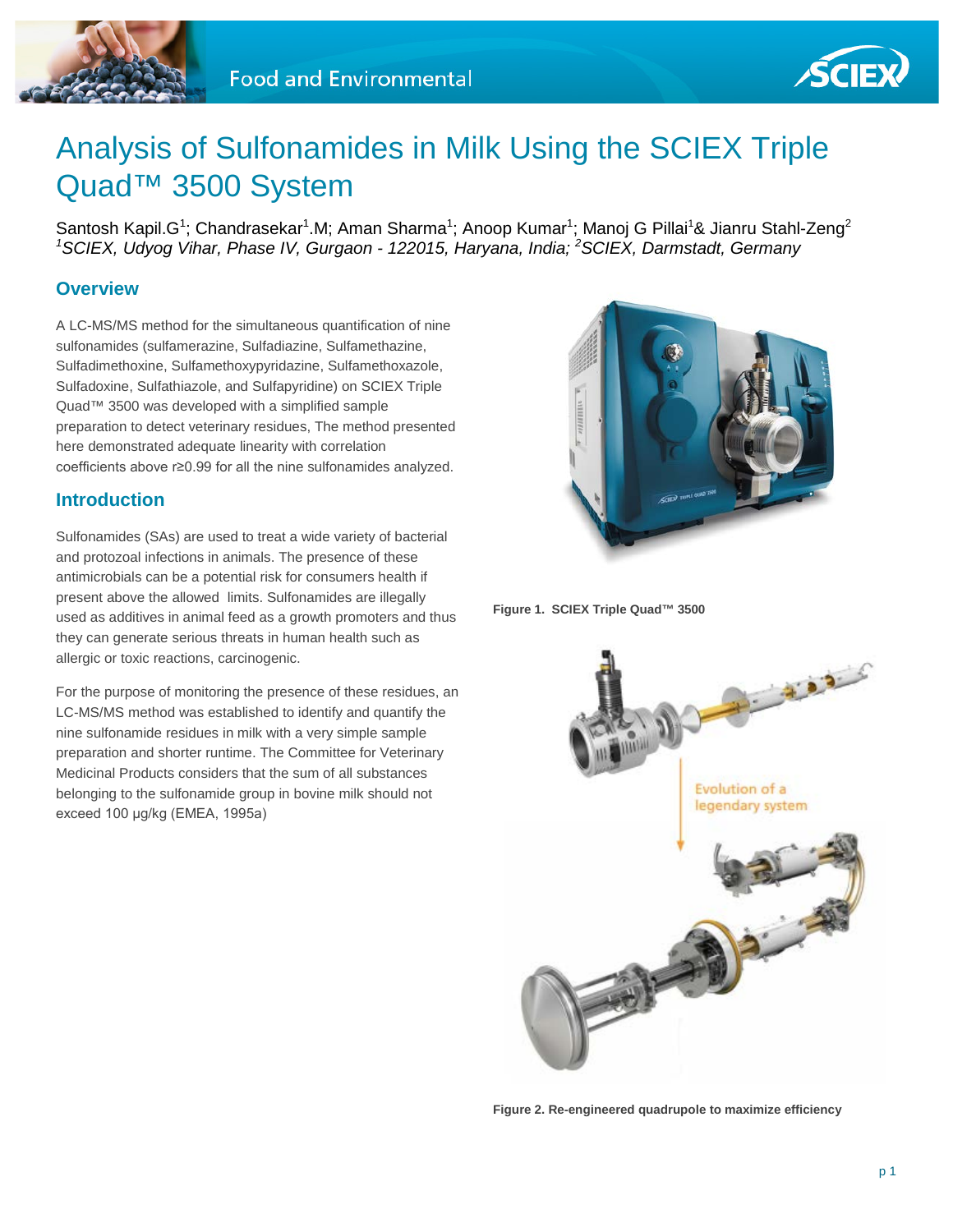





1. Sulfamerazine 2.Sulfadiazine





3. Sulfamethazine 4.Sulfadimethoxine



5. Sulfadimethoxypridazine 6. Sulfamethoxazole





7. Sulfadoxine 8.Sulfathiozole



9. Sulfapyridine

**Figure 3:** Structures of Sulfonamide Analytes.

## **Materials and Methods**

#### *Chemicals*

Sulfonamides Standards were purchased from Sigma Aldrich ≥99% Purity. All other chemicals used were of LC-MS grade, commercially available.

#### *Milk samples*

Milk samples were procured from local market of Delhi and Gurgaon, India and was stored at 2−8 °C until end of analysis.

#### *Sample Preparation*

1. 1 ml Milk sample is mixed with 5ml of acidified acetonitrile 2. Add 1 gm of Sodium Chloride and Vortex followed by centrifugation at 4000 rpm

3. Transfer the supernatant and evaporate with N2 steam to dryness

4. Reconstitute with 1ml of Methanol: water: Formic Acid (80:20:0.1%) and use it for LC-MS/MS analysis.

## *LC Conditions*

LC separation was achieved using the Shimadzu prominence system with a Zorbax SB C-18 (4.6×150 mm) 5 µm column with a gradient of water with (0.1% formic acid) as mobile phase A and Acetonitrile with (0.1% formic acid) as mobile phase B at flow rate of 0.5 mL/min. The injection volume was set to 10 μL.

| Time (min) | Mobile phase A% | Mobile phase B% |
|------------|-----------------|-----------------|
| 0.01       | 98              | 2               |
| 5.50       | 2               | 98              |
| 6.00       |                 | 98              |
| 8.00       | 98              | $\mathcal{P}$   |
| 11.00      | Controller      | <b>Stop</b>     |

**Table 1. Gradient Time Program**

#### *MS/MS Conditions*

The SCIEX Triple Quad™ 3500 was operated in Multiple Reaction Monitoring (MRM) mode. The Turbo V™ source was used with an Electrospray Ionization (ESI) probe in positive polarity. Two selective MRM transitions were monitored for all sulfonamides using the Analyst<sup>®</sup> 1.6.2 Software and MultiQuant™ Software version 3.0.2.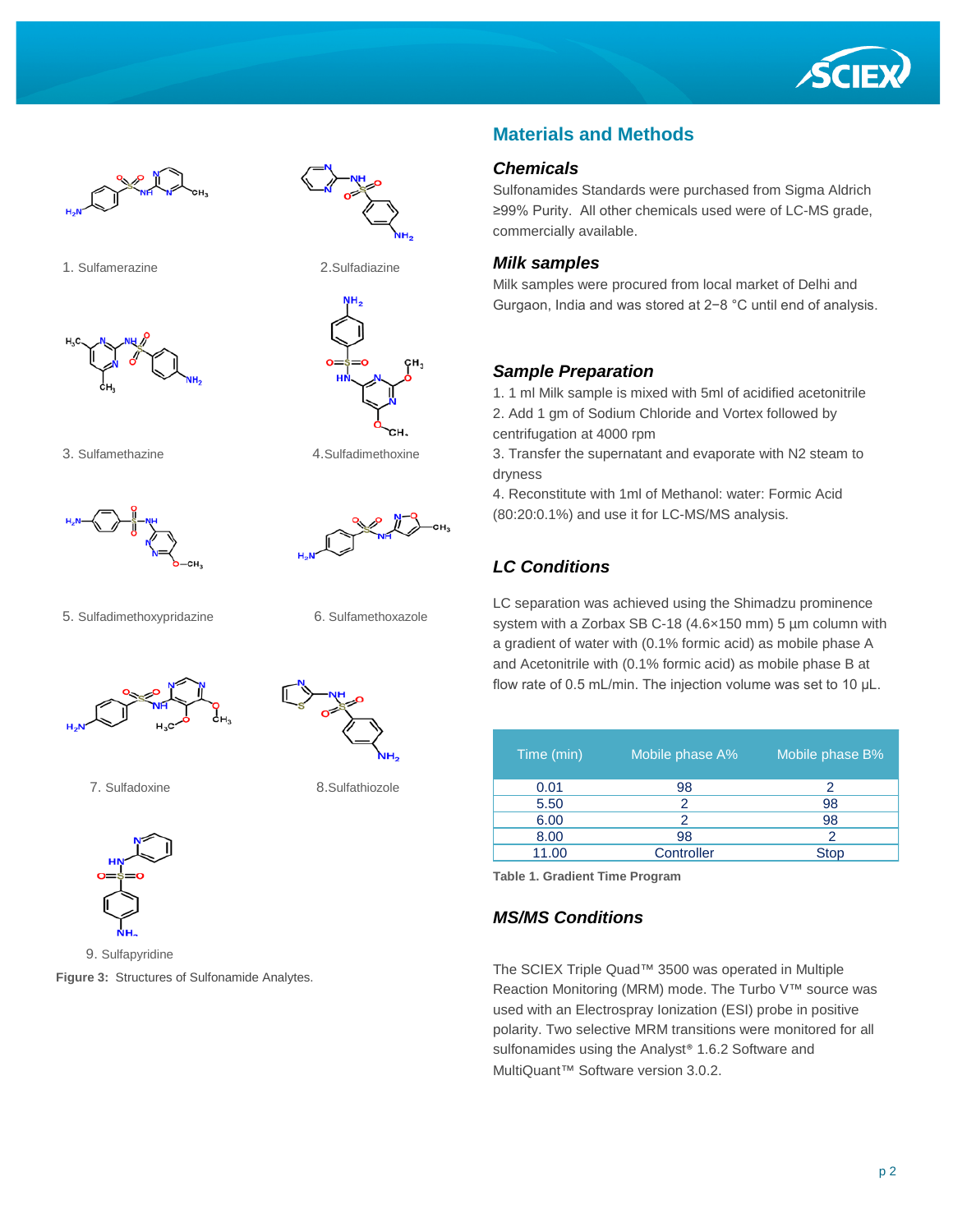

| Compound               | Precursor<br>ion | <b>Product ion</b><br>Quantifier | <b>Product ion</b><br>Qualifier |
|------------------------|------------------|----------------------------------|---------------------------------|
|                        |                  |                                  |                                 |
| Sulfamerazine          | 265.0            | 155.9                            | 107.9                           |
| Sulfadiazine           | 251.0            | 156.0                            | 91.9                            |
| Sulfamethazine         | 279.0            | 186.0                            | 124.0                           |
| Sulfadimethoxine       | 311.0            | 156.1                            | 92.0                            |
| Sulfamethoxypyridazine | 280.9            | 91.9                             | 107.9                           |
| Sulfamethoxazole       | 254.0            | 155.8                            | 92.0                            |
| Sulfadoxine            | 310.9            | 155.9                            | 92.0                            |
| Sulfathiazole          | 256.3            | 156.1                            | 92.0                            |
| Sulfapyridine          | 249.9            | 155.7                            | 108.1                           |

The matrix matched calibration curve shows excellent linearity (5

sulfonamides in milk using linear regression and weighing factor

sulfonamides was 5 ng/ml. The SCIEX Triple Quad™ 3500 was found to be capable of analyzing concentrations well below the

The calibration curves and chromatographs are shown in Figure

to 300ng/ml), with a correlation coefficient r≥0.98 for all

1/X2. The lowest calibration point for quantitation of

MRPL required by EU. The signal to noise ratio for all

sulfonamides compound at 5 ng/ml is  $\geq 60$ .

4 and Figure 5.

**Table 2. MS Transition for the nine sulfonamides.**

**Results and Discussions**



**Figure 4: Signal to Noise (S/N) of all sulfonamides at 5 ng/ml concentration**.





The Results of accuracy data obtained for Sulfonamides in the milk matrix is given in Table 3.

Recovery was assessed by performing tests where fortified milk

| 墨鱼乙区<br>$Q = 1$<br>ଭ<br>$\frac{\eta}{\sigma^2}$<br><b>国 区</b><br><b>H</b> All Sample Types<br>図<br>▼ > 35<br>$\mathbb{R}$<br>$\blacktriangledown$ |             |                       |               |                                       |           |                   |                         |                                    |          |
|---------------------------------------------------------------------------------------------------------------------------------------------------|-------------|-----------------------|---------------|---------------------------------------|-----------|-------------------|-------------------------|------------------------------------|----------|
| <b>Sample Name</b>                                                                                                                                | Sample Type | <b>Component Name</b> | Mass Info     | <b>Actual</b><br><b>Concentration</b> | Area      | Retention<br>Time | <b>Used</b>             | Calculated<br><b>Concentration</b> | Accuracy |
| EXT SULFO BLK                                                                                                                                     | Blank       | SULFADOXINE 1         | 311.0 / 155.9 | <b>N/A</b>                            | 754.34    | 6.51              | $\overline{\mathsf{v}}$ | 0.08                               | N/A      |
| EXT SULFO 5PPB                                                                                                                                    | Standard    | SULFADOXINE 1         | 311.0 / 155.9 | 5.00                                  | 6148.68   | 6.50              | $\overline{\mathsf{v}}$ | 5.13                               | 102.59   |
| EXT SULFO 10PPB                                                                                                                                   | Standard    | SULFADOXINE 1         | 311.0 / 155.9 | 10.00                                 | 10710.14  | 6.50              | $\overline{\mathsf{v}}$ | 9.40                               | 93.96    |
| EXT SULFO 50PPB                                                                                                                                   | Standard    | SULFADOXINE 1         | 311.0 / 155.9 | 50.00                                 | 56054.20  | 6.50              | $\overline{\mathsf{v}}$ | 51.81                              | 103.61   |
| EXT SULFO 100PPB                                                                                                                                  | Standard    | SULFADOXINE 1         | 311.0 / 155.9 | 100.00                                | 105314.54 | 6.51              | V                       | 97.88                              | 97.88    |
| EXT SULFO 150PPB                                                                                                                                  | Standard    | SULFADOXINE 1         | 311.0 / 155.9 | 150.00                                | 171744.02 | 6.50              | $\overline{\mathsf{v}}$ | 160.01                             | 106.68   |
| EXT SULFO 200PPB                                                                                                                                  | Standard    | SULFADOXINE 1         | 311.0 / 155.9 | 200.00                                | 222819.90 | 6.50              | V                       | 207.79                             | 103.89   |
| EXT SULFO 300PPB                                                                                                                                  | Standard    | SULFADOXINE 1         | 311.0 / 155.9 | 300.00                                | 293796.37 | 6.51              | $\overline{\mathsf{v}}$ | 274.17                             | 91.39    |

**Table 3.** Accuracy data obtained for sulfonamides (Sulfadoxine)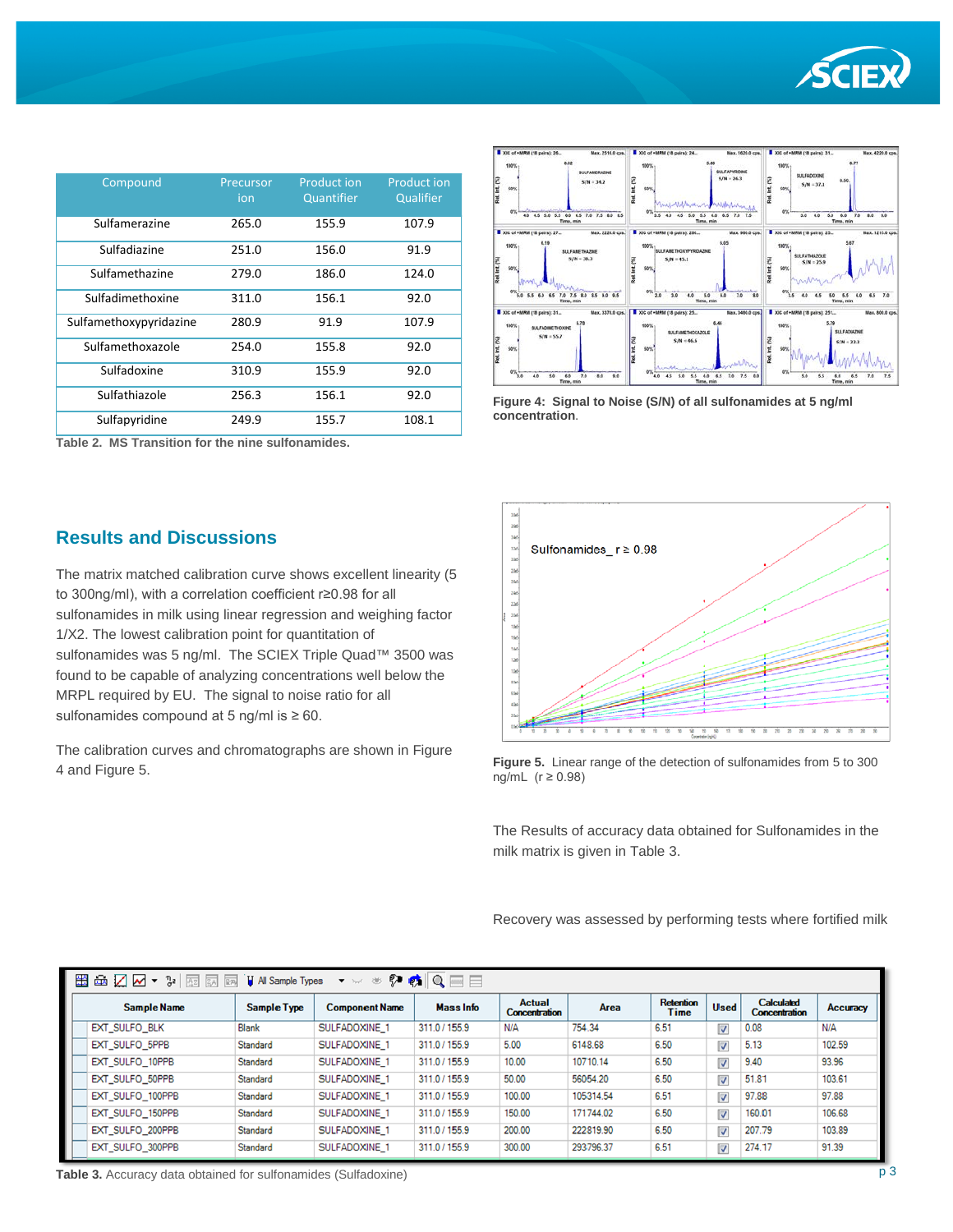

samples at the MRL level were analyzed (n=6) respectively. The recovery of all sulfonamides was ≥ 93%. The recovery data for sulfonamides are shown in Table 4.

| Compound               | % Recovery<br>$10$ ng/ml |
|------------------------|--------------------------|
| Sulfamerazine          | 93.93                    |
| Sulfadiazine           | 101.34                   |
| Sulfamethazine         | 95.13                    |
| Sulfadimethoxine       | 99.43                    |
| Sulfamethoxypyridazine | 100.95                   |
| Sulfamethoxazole       | 94.78                    |
| Sulfadoxine            | 100.17                   |
| Sulfathiazole          | 102.26                   |
| Sulfapyridine          | 98.84                    |

**Table 4.** Recovery of sulfonamides in the milk matrix at (10ng/ml).

The retention times of the analytes were ranging from 5.50 min to 7.00 min. A representative chromatogram obtained from a standard mixture of the sulfonamides with minimum background noise in 11.0 minutes chromatographic run.



**Figure 6. Representative chromatogram of Sulfonamides at 100ng/ml**



**Figure 6.** Representative chromatogram of Sulfonamide (Sulfamerazine; 5ng/ml to 200ng/ml)

Repeatability experiment was evaluated by 06 repeated injections at the lowest calibration point (5 ng/ml). Repeatable injections (n= 06) at 5ng/ml level gives the % relative standard deviation of ≤ 5.0%.

## **Conclusions**

- The developed method on SCIEX Triple Quad™ 3500 was simple, sensitive and reproducible.
- This method found to be simple, linear, reproducible and rugged.
- Trueness (Average recovery %) for this method found to be  $\geq 93\%$ .

## **Summary**

A SCIEX Triple Quad™ 3500 reduces analysis time and improves sensitivity and resolution, detecting and quantifying several classes of sulfonamides drugs. Nine sulfonamide analytes were determined with a single extraction and the proposed method could be applied in routine analysis. The method and data presented here showcase the fast and accurate solution for the quantitation and identification of Sulfonamides in milk samples by LC-MS/MS.